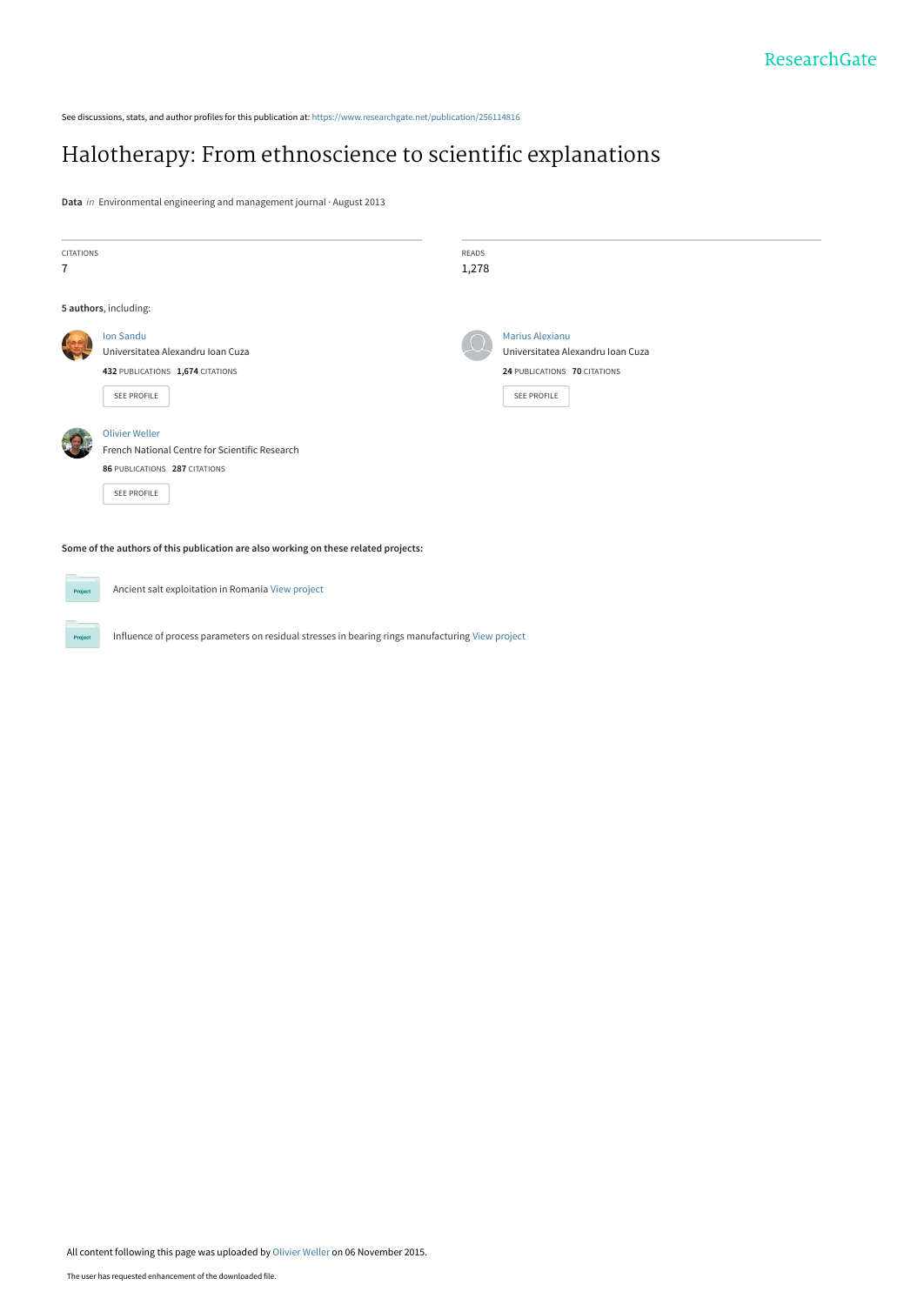*Environmental Engineering and Management Journal November/December 2009, Vol. 8, No.6, 1331-1338*

 *http://omicron.ch.tuiasi.ro/EEMJ/* 



*"Gheorghe Asachi" Technical University of Iasi, Romania* 



## **HALOTHERAPY: FROM ETHNOSCIENCE TO SCIENTIFIC EXPLANATIONS**

*\_\_\_\_\_\_\_\_\_\_\_\_\_\_\_\_\_\_\_\_\_\_\_\_\_\_\_\_\_\_\_\_\_\_\_\_\_\_\_\_\_\_\_\_\_\_\_\_\_\_\_\_\_\_\_\_\_\_\_\_\_\_\_\_\_\_\_\_\_\_\_\_\_\_\_\_\_\_\_\_\_\_\_\_\_\_\_\_\_\_\_\_\_\_* 

**Ion Sandu<sup>1</sup>**<sup>∗</sup> **, Marius Alexianu<sup>1</sup> , Roxana-Gabriela Curcă<sup>1</sup> , Olivier Weller<sup>2</sup>, Constantin Pascu<sup>3</sup>** 

*1 "Al. I. Cuza" University of Iaşi, 11 Blvd. Carol I, 700506 Iaşi, Romania 2 Maison de l'Archéologie et de l'Ethnologie, UMR 7041-Protohistoire Européenne, Allée de l'Université No. 21, 92023 Nanterre, France 3 Tehno Bionic SRL, 55 Agriculturii Str., Buzău, Romania* 

#### **Abstract**

This article presents the use of salt water springs in the Moldavian Oriental sub-Carpathians for treating certain diseases, based on archaeological discoveries and ethnographical surveys, correlated with known facts from the literature in the field. Nevertheless, what differentiates it from other similar area in Europe is the intense, unexpected continuity of traditional, nonindustrial water supplying coming from salt springs. Among the uses of salt water and halite in the area, they are mentioned numerous traditional halotherapeutic practices. The Greek, Latin and current halotherapeutic practices in the East of Romania are evidence of an authentic ethnoscience acquired by human communities with salt outcrops and salt springs. The analysis of these practices demonstrates their scientific validity from the current biochemical and biophysical perspective (NaCl aerosols and of NaCl nanodispersion). Parts of these practices are taken over by a series of recent halotherapeutic proceedings, with reliable scientific and technological bases.

*Key words:* ethnoscience, Greek and Latin texts, halite, halotherapy, salt springs

#### **1. Introduction**

l

The halite deposits in Moldavia are the largest in Europe and they are distributed on a North – South axis of the sub-Carpathian Unit. In many areas they are close to the surface, as anticlinal or synclinal structures, forming salt massifs. There are 53 salt deposits on a 300 km length. They lie on 2-5 km and are up to 5 km thick. The salt deposits at Tg. Ocna-Slănic Moldova in the South and the one at Cacica in the North are industrially exploited (Stoica and Gherasie, 1981). In parallel, many of the village or even city inhabitants exploit salt water springs for domestic uses.

The salt excavation in the area (which includes today the departments of Suceava, Bacău, Neamţ and Vrancea) has been mentioned in historical documents since the 14th-15th Centuries (Stoica, 2003; Vitcu, 1987). Nevertheless, the salt had been exploited for a long time, since prehistory, as brine, coming from salt water springs.

In the Moldavian sub-Carpathian area (with a high demographic density), there are almost 200 salt water springs on valleys of creeks and rivers. Their role in implementing and developing human habitation, starting with prehistory, was studied in the geographical and historical Romanian literature starting with the 1950s (Dumitroaia, 1987; Şandru, 1952; Şandru, 1961; Ursulescu, 1977; Weller and Dumitroaia, 2005; Weller et al., 2007a, b). After 2000, a remarkable intensification of studies in the field has been ascertained. What differentiates it from other similar areas in Europe is the intense, unexpected continuity of traditional, nonindustrial water supplying coming from salt water springs, in the cities and also in the villages. There are traditional behaviors specific to the Moldavian sub-Carpathian areas, where it was found the oldest evidence of salt exploitation in Europe and maybe in the entire world. The existence of these traditions is a great opportunity for complex ethno-archaeological researches. emphasized by a Romanian team even since 1992

Author to whom all correspondence should be addressed: e-mail: sandu i03@yahoo.com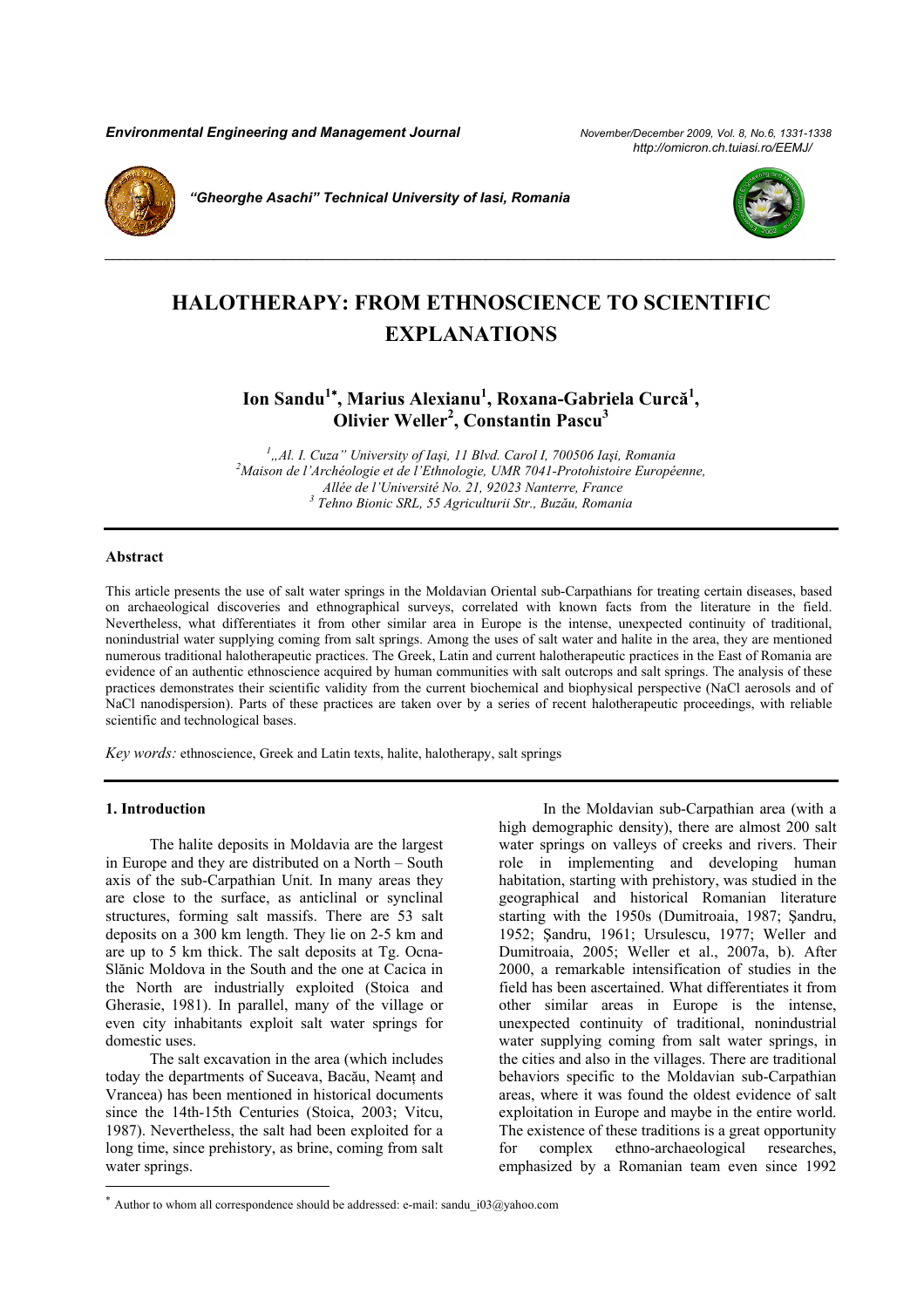(Alexianu et al., 1992). The ethnographical researches are doubled by ethno-historical researches upon the texts referring to salt from Greek and Latin ancient authors. This served for detecting certain trans-spatial and trans-chronological constants of human behavior concerning the salt. The ethnographical surveys in Moldavia emphasized – besides other aspects – a great number of traditional halotherapeutic practices. One purpose of this article is to emphasize the concordances and similitude between the ancient Greek and Latin authors and the contemporary halotherapeutic practices in Moldavia. The other purpose is to examine the validity of these practices and their preservation to this day.

## **2. Historiographic data and recent studies regarding the salt water springs in the Oriental Sub-Carpathians**

The discovery of an Eneolithic tell at Poduri (the department of Bacău) in an area rich in salt water springs determined a group de archaeologists to initiate researches regarding the possible relations between these springs and the inhabitation complexes in this tell (Monah et al., 1980; Monah et al., 2003). The importance of the saliferous sub-Carpathian Moldavian area for the multiple development of the famous Cucuteni-Tripolye Eneolithic complex was stressed by the American researcher Linda Ellis (1984) in a memorable quote. It reads as follows:  $n$ It is also no accident that the longest area of occupation for the Cucuteni-Tripolye culture (*i.e.* the Eastern Carpathians and sub-Carpathians) happens to be a region noted for one of the largest salt formations in Eastern Europe. Exploitation of, control over, and trading of this essential resource no doubt contributed to the stability of Cucuteni-Tripolye village life in the face of culture contact with Eastern steppe pastoralists, as well as enhancing the quality of food, storage, food consumption, and animal and human health". Taking into account that the archaeological data looked promising, mainly concerning their antiquity, the problematic of exploiting the Moldavian salt water springs was taken over and studied within international research programs. Among these, it may be mentioned the following: two projects between UK and Romania: *Research on Trade and Exchange in the Cucuteni-Tripolye Network* from 2001 until 2005, and *Prehistoric Salt Exploitation in Romania and Anatolia* from 2002 until 2005; two projects between France and Romania: *Aux origines de la production du sel en Europe: préhistoire et écologie des Carpates Orientales* from 2003 until 2004 and, starting with 2004 *Les eaux salées de la Moldavie roumaine: archéologie, histoire et écologie d'une ressource structurante du territoire*). What differentiates this sub-Carpathian Moldavian area from other similar area in Europe is the intense, unexpected continuity of traditional, nonindustrial water supplying coming from salt water springs, in the cities and also in the villages, with its multiple uses.

As early as 1992, there was a stress (Alexianu et al., 1992) upon the importance of systematic ethnographical research in this place of origin and also original, where there are elements of continuity in the chrono-topic system. The latest data in the field are the subject of the Romanian project called *Salt springs in Moldavia: ethnoarchaeology of a natural polyvalent source*, financed by the National University Research Council in Romania, set for three years (2007-2010) (Alexianu and Weller, 2009).

The first objective of this study is that of identifying the concordances between the current halotherapeutic practices in the East of Romania and those mentioned by the Greek and Latin ancient authors. It must say that the current traditional halotherapeutic practices identified so far (intracranial and ear, inter-costal, menstrual and rheumatic neuralgias, flues, dental hygiene, haemostasis, burns, asthma, bronchitis etc.) were mentioned during 2003- 2008 surveys by a Franco-Romanian team (Alexianu et al., 2007a and b; Alexianu et al., 2008). They were also identified by individual researchers (Curcă, 2007; Monah, 2008). There are also various halotherapeutic practices in a paper regarding the medical folklore in Moldavia (Ciubotaru, 2005). As regards the ancient halotherapeutic practices, they were analytically studied, having as basis the literature in the field (Gil, 2004; Jouanna, 1994).

### **3. Ancient therapeutic applications with analogies in the current practices**

The comparative study regarding the data obtained after analyzing the ancient texts and the results of the aforementioned ethnographic surveys showed a great diversity in the use of salt. Its uses include it as salty water or brine and solid, as treatment for various diseases, many of the uses still being preserved. It may be said that these practices mentioned in the ancient texts, do not correspond to current practices and vice versa. They shall continue by mentioning only the cases of exact or approximate concordance between the prescriptions in the ancient texts and the current therapeutic practices in the East of Romania (Table 1).

## *The use of salt for newborns*

A complex situation is that of the salt used in case of newborns with a prophylactic and magic purpose or for diseases. In Moldavia there is the tradition of strewing the newborn with salt in order to prevent future diseases, to put salt on the tongue for him to be spared from whammies or, in case of cramps, to apply compresses with warmed salt (Curcă, 2007). In Antiquity, Soranus Ephesianus mentioned strewing the newborn with a certain amount of powdery salt or in combination with honey, oil or in a barley decoction. In the same sense, it may be mentioned a more vague indication regarding strewing newborns with salt in the Old Testament (Monah, 2008).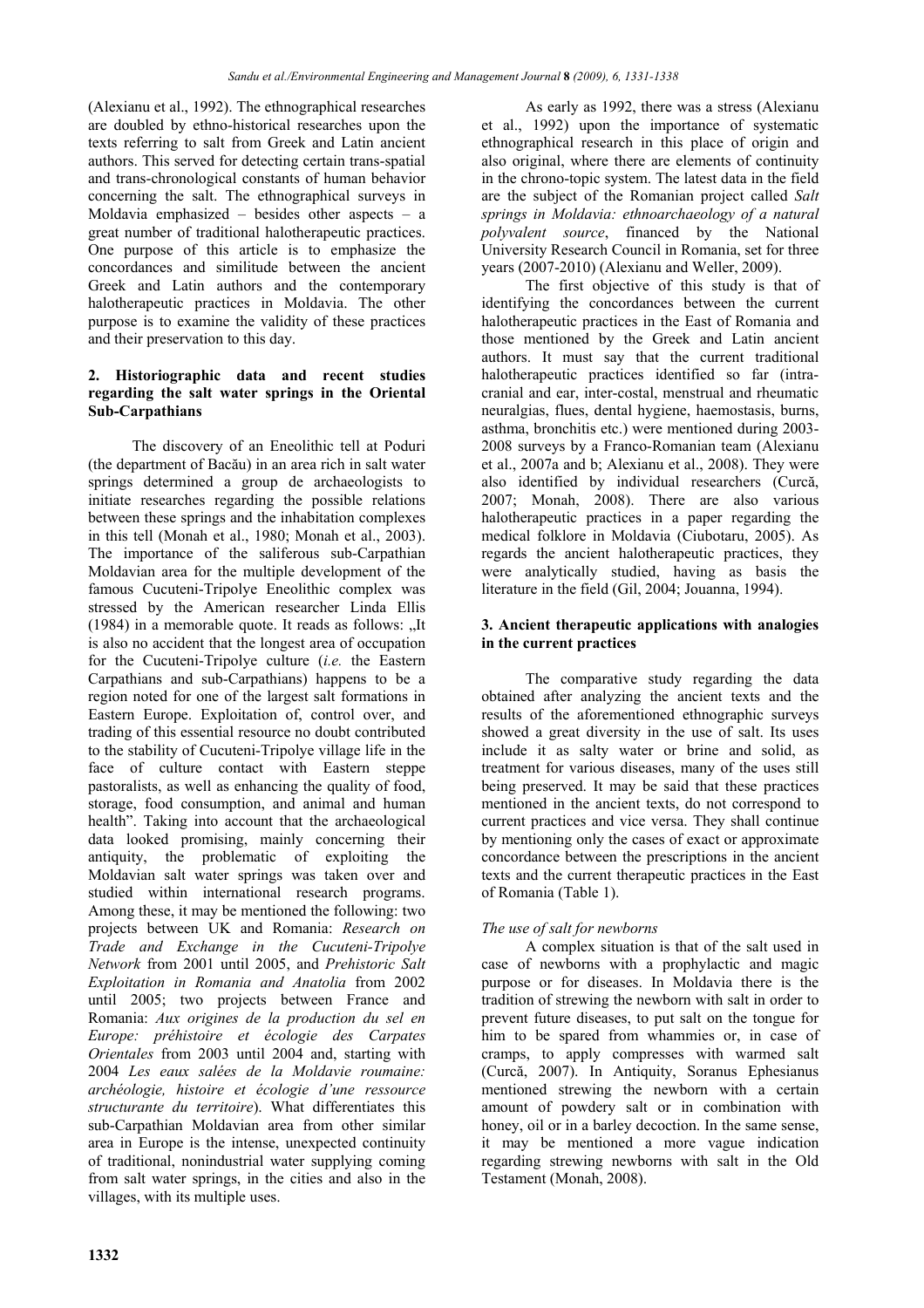| <b>Clinical specter</b>                        | Diseases at<br>ancient authors       | <b>Treatment method at</b><br>ancient authors                  | References                                                                   | <b>Diseases mentioned</b><br>during the<br>ethnographic                                     | Treatment method in the<br>ethnographic surveys                                                                                                                                                                          |
|------------------------------------------------|--------------------------------------|----------------------------------------------------------------|------------------------------------------------------------------------------|---------------------------------------------------------------------------------------------|--------------------------------------------------------------------------------------------------------------------------------------------------------------------------------------------------------------------------|
| Dental diseases                                | Dental pain                          | Not mentioned                                                  | Aristotle,                                                                   | surveys in Moldavia<br>Dental diseases in                                                   | Rubbing the teeth with halite                                                                                                                                                                                            |
|                                                |                                      | Stanching with vinegar<br>or liniment with resin               | Problemata, I, 38<br>Plinius, Naturalis<br>Historia, XXXI,<br>$XLV(9)$ , 105 | general                                                                                     |                                                                                                                                                                                                                          |
|                                                | Anti-caries                          | Small crystal salt held<br>under the tongue until<br>dissolved | Plinius, Naturalis<br>Historia, XXXI,<br>XLV(9), 101                         |                                                                                             |                                                                                                                                                                                                                          |
| Gingival<br>diseases                           | Tumefaction of the<br>gums           | Rubbing the tumefied<br>gums with salt                         | Plinius, Naturalis<br>Historia, XXXI,<br>XLV(9), 100                         | Tumefaction of the<br>gums                                                                  | Rubbing with halite or<br>rinsing the mouth with salt<br>water and vinegar                                                                                                                                               |
| Headaches                                      | Migraines                            | Not mentioned                                                  | Plinius, Naturalis<br>Historia, XXXI,<br>$XLV(9)$ , 98                       | Headaches                                                                                   | Applying on the painful area<br>pouches with potato slices<br>and salt                                                                                                                                                   |
|                                                |                                      |                                                                |                                                                              | Migraines and<br>cephalalgia<br>manifested through<br>dizziness or general<br>indisposition | Warmed halite or rubbing<br>with salt water; Warming the<br>salt rock or salt water for<br>more therapeutic effects                                                                                                      |
| Skin burnings                                  | <b>Burnings</b>                      | Applying a<br>combination of oil and                           | Plinius, Naturalis<br>Historia, XXXI,                                        | Superficial skin<br>burnings                                                                | Combination of oil and salt                                                                                                                                                                                              |
|                                                |                                      | salt                                                           | $XLV(9)$ , 103                                                               | Deep burnings                                                                               | Dispersions of honey and<br>salt or propolis with salt                                                                                                                                                                   |
| Amygdalitis                                    | Amygdalitis                          | Combination of salt<br>and honey                               | Plinius, Naturalis<br>Historia, XXXI,<br>$XLV(9)$ , 101                      | Amygdalitis                                                                                 | Gargle with salt water;<br>crushed onion or cabbage<br>leaf and grinded horse radish<br>with salt and warmed.<br>combination of warmed<br>polenta and halite or rubbing<br>the amygdales with the<br>finger full of salt |
| Amygdalitis                                    | Child amygdalitis                    | Rubbing the<br>amygdales with salt<br>and olive oil            | Soranos of<br>Ephesus, II, 19, 1-<br>15                                      | Amygdalitis                                                                                 | External rubbing in the<br>amygdales area with warmed<br>vinegar and salt, in Bacău<br>dispersions of salt in red<br>earth oil of Câmpeni or<br>burning oil                                                              |
| Anginas                                        | Anginas                              | Combination of salt,<br>oil and vinegar                        | Plinius, Naturalis<br>Historia,<br>XXXI,XLV(9),<br>101                       | Anginas                                                                                     | Hot compresses with polenta<br>and salt                                                                                                                                                                                  |
| Furuncles.<br>inflammations<br>of the skin and | Furuncles,<br>lichens,<br>psoriasis  | Combination of plums<br>without core, ox suet,<br>marjoram     | Plinius, Naturalis<br>Historia, XXXI,<br>$XLV(9)$ , 101                      | Itchiness                                                                                   | Salt or dispersions of salt in<br>red earth oil of Câmpeni as<br>abstergent                                                                                                                                              |
| dermatosis                                     | Inflammations                        | Rubbing with salt and<br>vinegar                               | Aristotle,<br>Problemata, IX, 1                                              | Dermatosis                                                                                  | Rubbing with salt,<br>sometimes also with oil                                                                                                                                                                            |
|                                                | Itchiness,<br>scabies,<br>ringworms  | Idem                                                           | Plinius, Naturalis<br>Historia, XXXI,<br>XXXIII, 65                          | Furuncle                                                                                    | Compresses with salt water<br>and vinegar, ribwort or<br>cabbage leaves with salt,<br>"loam from the rear cart<br>wheel" with salt or warmed<br>salt compresses on the<br>wound                                          |
| Dog or cat bites                               | Dog or cat bites                     | Bandages with salt<br>water                                    | Plinius, Naturalis<br>Historia, XXXI,<br>XLIV, 96                            | Dog or cat bites                                                                            | Bandages with salt water                                                                                                                                                                                                 |
| Joint pains                                    | Joint pains                          | Drinking salt water                                            | Plinius, Naturalis<br>Historia, XXXI,<br>XXXIII, 64                          | Joint pains                                                                                 | In some Moldavian villages<br>with salt water springs<br>people indicate treating joint<br>pains with local applications<br>of warmed salt water, mostly<br>for aged people.                                             |
| Lumbar and leg<br>pains                        | Lumbar and leg<br>pains after effort | Spluttering with<br>warmed sea water and<br>vinegar            | Hippocrates<br>Epidemiai, V,<br>LVIII, 2                                     | Lumbar and leg<br>pains provoked by<br>inflammations                                        | Baths with salty water or<br>local application of a piece<br>of hare skin with warmed<br>salt                                                                                                                            |
| Kidney and<br>stomach pains                    | Kidney pains                         | Bandages with salt<br>water                                    | Plinius, Naturalis<br>Historia, XXXI,<br>XLV (9), 102                        | Stomach pains                                                                               | Rubbing the hands, feet and<br>temples with warmed halite<br>or salt                                                                                                                                                     |

| Table 1. Concordances between antique and modern therapeutic prescription in Romania |
|--------------------------------------------------------------------------------------|
|--------------------------------------------------------------------------------------|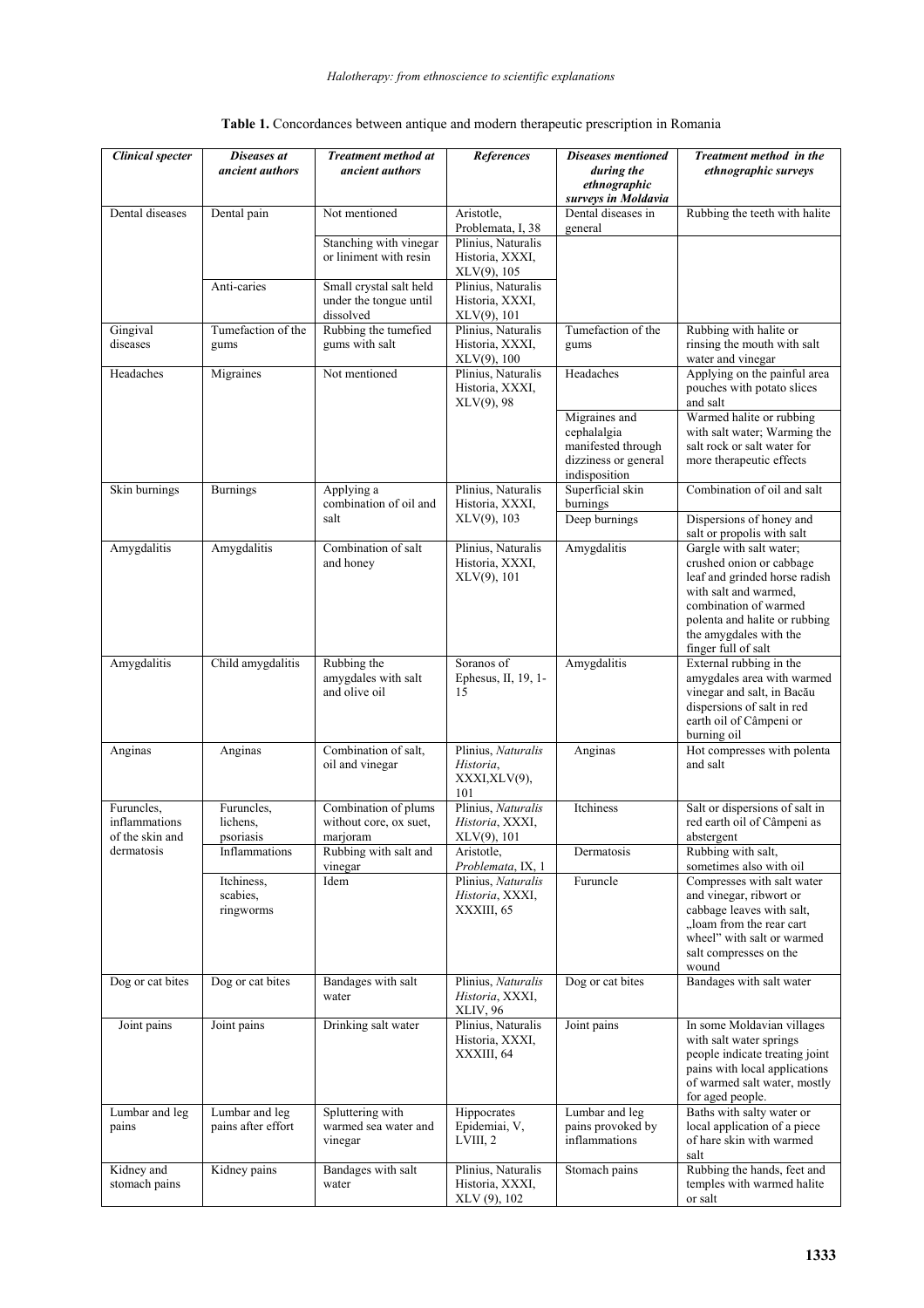*Sandu et al./Environmental Engineering and Management Journal* **8** *(2009), 6, 1331-1338* 

|                           | Stomach pains                                                                     | Ingestion of salt and<br>bread                                     | Horatius, Satirae,<br>II, $16-18$                   | Kidney pains                                                                                | Local applications of<br>pouches with warmed salt or<br>rubbing with salt water |
|---------------------------|-----------------------------------------------------------------------------------|--------------------------------------------------------------------|-----------------------------------------------------|---------------------------------------------------------------------------------------------|---------------------------------------------------------------------------------|
| Mouth and ear<br>diseases | Mouth and ear<br>diseases                                                         | Not mentioned                                                      | Plinius, Naturalis<br>Historia, XXXI,<br>XLIV, 97   | Mouth and ear<br>diseases                                                                   | Pouches with warmed halite<br>of the painful areas                              |
| Frostbites                | Frostbites                                                                        | Salt is recommended<br>for frostbites, but<br>"before ulceration". | Plinius, Naturalis<br>Historia, XXXI,<br>XXXIII, 65 | Frostbites                                                                                  | Salt water baths<br>Warmed salt cabbage juice,<br>both before ulceration        |
| Haemostasis               | In case of breaking<br>Strewing with table<br>blood vessel in the<br>salt<br>head | Hippocrates,<br>Affectiones, II, 2,<br>$XVIII (VII)$ , 1-2         | Haemostasis                                         | Compresses with vinegar<br>and salt and salted red wine<br>Red wine with copper<br>fallings |                                                                                 |
|                           |                                                                                   |                                                                    |                                                     | Nose haemorrhage                                                                            | Salt water infusions in the<br>nostrils                                         |
|                           |                                                                                   |                                                                    |                                                     | Haemostasis for<br>open wounds                                                              | Strewing salt and sugar                                                         |

The present ethnographic study was managed to identify around 20 diseases for which the salt rock or brine is used, as such or in combination with other substances. In numerous cases a perfect correspondence can be found between the prescriptions of the ancient authors and the information offered by the Moldavian participants at the surveys, who have kept these practices unaltered for generations.

### **4. The scientific base of modern halotherapy**

The other important objective of this study is to present the validity of the ancient and current corresponding practices, analyzed from the scientific perspective of biochemistry and biophysics. The continuation of ancient halotherapeutic practices in the Moldavian rural area proves that there is here a true ethnoscience in the field. Simple people in the rural areas know the beneficial effects of salt in order to treat certain diseases, without being interested in offering scientific explanations for them.

## **5. The therapy with halite and salt water from the springs**

The use of halite and brine in various therapies, as such or as powders and solutions (natural or artificial salt water) in ancient times and in the current traditional areas or as modern solutions (pomades, tooth pastes, soap, sticks etc.) has a scientific explanation through the properties of nanostructures. These nanostructures may be dissolved or dispersed in the use systems, and are usually presented as solions, which act through osmotic processes upon the recovery mechanisms of the dysfunctions. This process begins at the cellular level for the surface anatomic systems and may go up to more specific metabolic processes. Salt presents a series of actions in the organism, according to the concentration level in the biotic system, to its mineral composition, to its retention and elimination capacity and to the coagulating capacity of gelling systems. The actions of the salt also depend on its antibacterial, antimicrobial or even antimycotic capacity. This is the way to explain, besides the therapeutic action, the

various uses in food conservation (Chervinskaya, 2007; Hedman et al., 2006; Sandu et al., 2002; Sandu et al., 2003; Sandu et al., 2006). More details concerning these actions may be found below:

– action on the nervous system through the electrolytic effect upon the myelin and the nerve nucleus, reducing the pain (dental diseases, neuralgias etc.);

– action upon the mucosae, hidden areas (salivary glands, middle and internal ear, the sinus cavity, the gingival zone, the oral cavity etc.) and those altered by the microbiotic systems, physical lesions (traumatisms, stings, bites, cuts etc.). There are also chemical and radiative actions of the salt through the solubleness, drainage and antibiotic electrolytic effect of toxins and antigens, directed through the lymphatic system and eliminated through urine. As consequence, they blot out the effect of microbiologic, radiative and chemical contaminants of the putrefaction processes, burnings/sunburns (furuncles, dermatoses, gingival diseases);

– antimicrobial actions in case of amygdalitis, sinusitis and otitis, as well as infections after bites, stings etc. Through the astringent effect and stopping their metabolism, as well as through increasing the efficiency of the leukocytic system;

– the salt has the antagonist role of the rheumatic processes upon the VSH, for a moderation of the processes within the sanguine cycle;

– through the coagulation effect upon some components of the sanguine plasma and upon certain antigens, as well as through stimulating the specific antibodies. Thus, it increases their efficiency in the fight with the proteins produced by the bacteria and the viruses or the degraded, toxic bacteria;

– through the coagulation process, the haemostatic action may be explained.

The ethnographic surveys mention the fact that most of the remedies applied for treatments, in case of cataplasms, such of pouches with salt and even thin strata of salt, should be warmed to a optimal temperature for the human body (around 50-60 degrees Celsius). Usually, the users do not think about the thermal effect. It is true that the thermal shock produces certain improvements, but only during the application. Thus, the curative effect is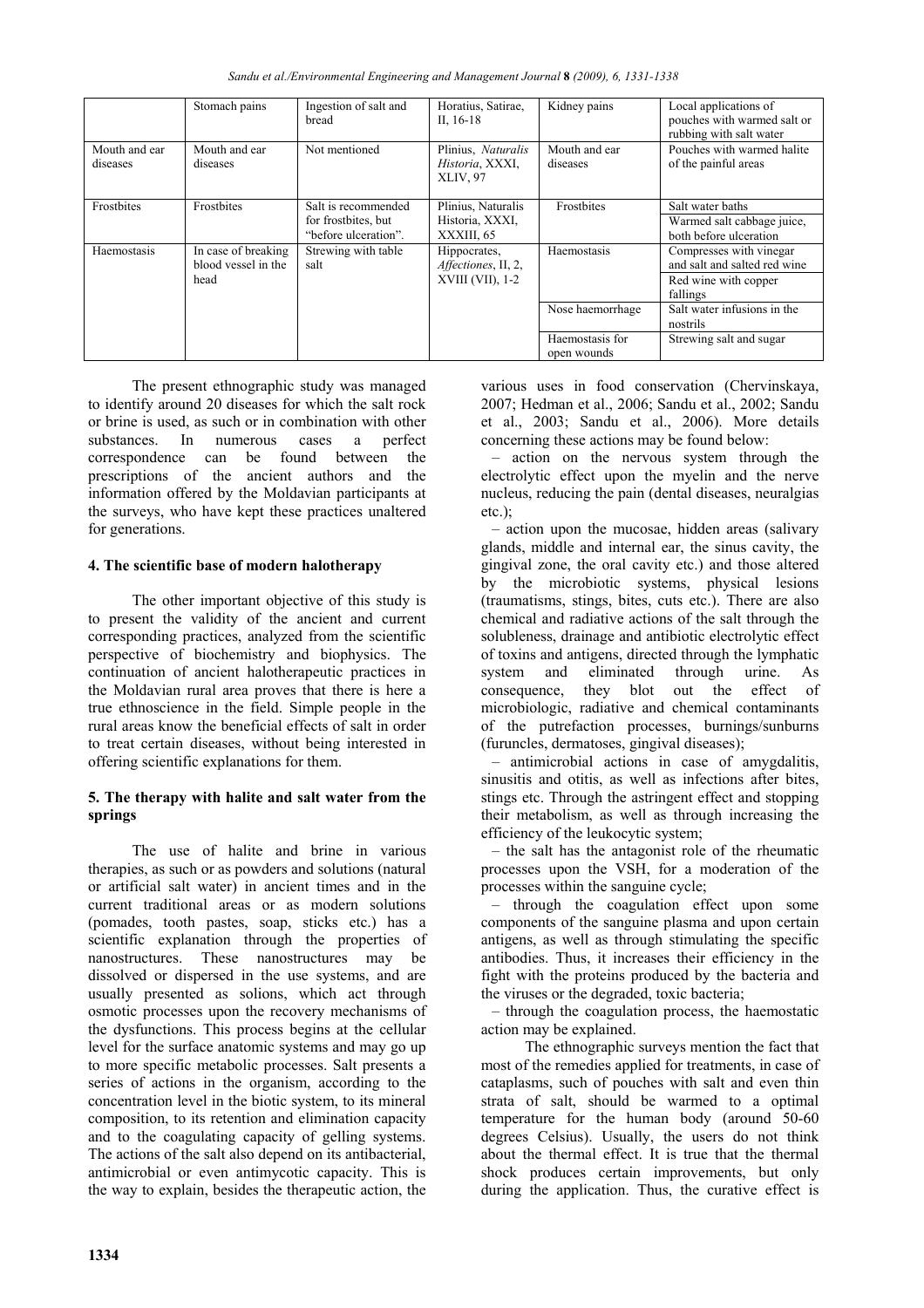mostly due to the aeroions emanated by the salt, inhaled up to the lungs, achieving a series of actions upon the mucosae through osmosis at the skin level. It also activates the defence systems, such as the leukocytic system, it stimulates the formation of antibodies and it improves the biochemical processes with a pathologic potential. In this sense, the nanostructural NaCl aeroions play the multiple role of the antigen at the level of certain organs, producing most of the previously mentioned effects (Chervinskaya, 2007; Hedman et al., 2006; Poryadin et al. 2002; Sandu et al., 2002; Sandu et al., 2003; Sandu et al., 2006)

Another application which needs to be explained regarding the therapeutic role is that of the fine dispersions of salt having as basis vinegar, wine and oil. It is known that the degree of solubility and of certain crystal solvates, formed *in situ* in a dispersed system, depends on the pH (especially the acid one). It also depends on the presence of foreign ions, on the temperature and on other factors leading to the formation of certain nanostructural solvated aggregates of negative aeroions, which act through specific antigen inorganic biochemical mechanisms, stimulating the improvement of certain pathologies. Oil, as well as wine and vinegar, create a mild acid pH and favour the specific nanostructuration of the crystallites with superficial negative charge, capable of osmotic processes through the membranous systems of internal organs. Moreover, we know several applications, such as: backaches, stomach, liver and pancreas aches. These applications are added, in combination with vinegar and wine, to the sodium chloride and to a small quantity of bronze or copper falling, and are consumed after decanting. Nevertheless, we do not have enough explanations for these applications (Poryadin et al., 2002).

#### **6. Halotherapy with aerosol**

The massive use of halite as rocks, crystals, powder or solutions (brines) and of the natural gas systems with NaCl aerosols (maritime environments or salt mines) with various therapeutic purposes led to a creation of certain devices or installations. It also led to the elaboration of certain proceedings de generating nanostructured aerosols, dry or humid, with high therapeutic activity and with possibilities of in situ treatment in habitats (Chervinskaya and Zilber, 1995; Chervinskaya, 2007; Pascu, 2003a; Hedman, et al., 2006; Pascu, 2008; Sandu et al., 2003; Sandu et al., 2004a and b; Poryadin et al., 2002). These proceedings are a reconstruction of the principle of the treatment system through saline halochambers, known in Romania and in many other countries in the world (Chervinskaya, 2007; Sandu et al., 2006).

In many ancient documents there is a description of the effect of salt taste in chambers where the salt is deposited and its benefits in halotherapy, transmitted from generation to halotherapy, transmitted from generation to generation (Sandu et al., 2006). The Romanian  $d$ ocuments in the 17th-18<sup>th</sup> Centuries indicate the fact

that the exploitation of salt in the Târgu Ocna saline was done in huge bell-shaped chambers (Stoica, 2003). Even though there are not documents attesting it, it is certain the beneficial NaCl aerosols observed in the chambers. Nowadays, the microclimate in the IX horizon, situated at about 280 m in depth, of the Târgu Ocna mine is used to treat the chronic respiratory diseases, mainly asthma and chronic bronchitis.

The old Romanian practices allowed certain researchers to brevet devices generating dry or humid aerosols, used in the in situ treatment of certain lung diseases or in getting the habitats ecologic (Pascu, 2003a and b, 2006, 2007 and 2008). They were taken and tested in laboratories (Sandu et al., 2003; 2004a and b) and in phtisiologic studies, where, from the perspective of the biochemical and biophysical in vivo conditions, their therapeutic effect on the lungs was confirmed (Chervinskaya, 2007; Hedman et al., 2006).

A part of the studies (Sandu et al., 2003; 2004a; b) emphasized the behaviour of the NaCl nanostructural dry aerosols, in halochambers, where it was observed the existence of three zones. The first is the active zone (near the source) – characterized by a great concentration, where there are all four dimensional groups of particles (Aitken – under 0,05 um; submicron  $-0.05$  and 0.1 um; micron  $-0.1 - 1$  $\mu$ m and giant, over 1  $\mu$ m). The second is the diffuse zone (in the volume phase of the halo-chamber, la of a rather big distance from the source), extended and characterised by a dynamic state of the distribution of the dimensional field and of the lifetime, having all the parameters in a continuous evolution/variation. The third is the residual or passive zone (when leaving the halo-chamber), characterised by a small concentration, usually uniform, a stationary state of the distribution of the dimensional field and of the lifetime. In the three zones there are different processes, with singular or cumulative, competitive or non-competitive effects in the stabilizationdestabilization processes, such as those of: nucleation, condensation, coagulation, lyophilisation, peptization, sedimentation etc. They are co-assisted by hydration– dehydration processes of the nanoparticles, in the kinetics of which a special role is played by the sterical and the electrostatic effects, the latter being dominant. The behaviour of the NaCl nanoparticles in active anhydrous state is different from the hydrated one in the zones of the halo-chamber.

The technical literature after 2000 is full of studies and researches as regards obtaining and characterising the behaviour of NaCl nanoparticles in in vitro and in vivo systems, as active principles for therapeutic halo-chambers. They allow the achievement of over 80 percent breathable NaCl dry aerosols nanoparticles and they behave as "bronchial brushes" for the respiratory tracts and as moderators of the lung membranes' dynamics (Alfoldy et al., 2002; Chervinskaya, 2007; Hedman et al., 2006; Poryadin et al., 2002).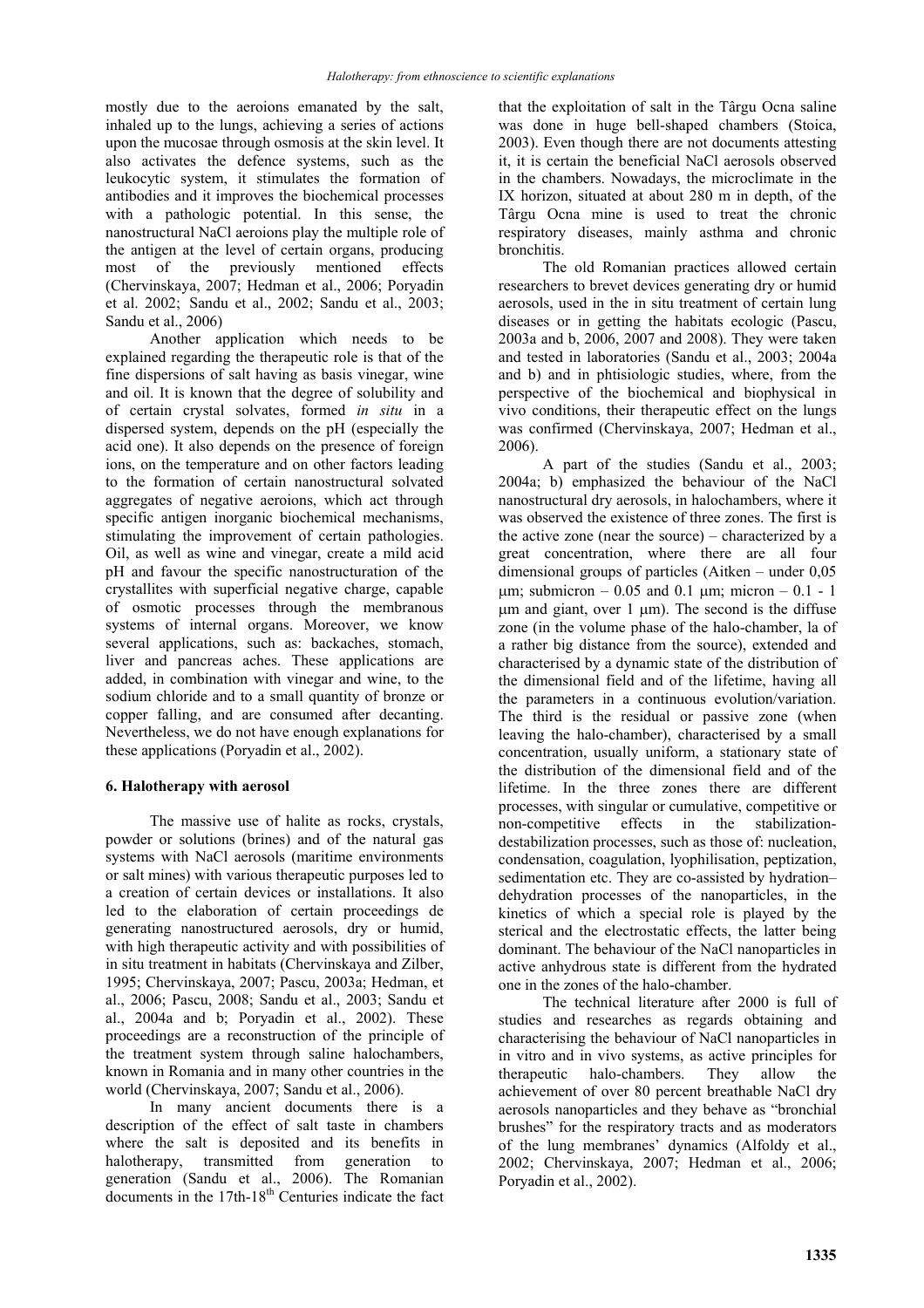Through the involvement of other salts  $(CaCl<sub>2</sub>,$  $MgCl<sub>2</sub>$  and the iodide anions) as negative aeroions in the halo-chambers, the applicability extends to other treatments. Among them, it can mention the following: thyroidal, hypothalamus diseases, calcium deficits etc. By associating these treatments with galvanic, diadynamic baths, electrodiaflux etc., there is a great increase in their efficiency (Sandu et al., 2002; 2006).

The action mechanisms of the dry NaCl nanoparticles at the level of the pulmonary membranes and of the mucociliary system take place by direct and inverse osmosis and by ionic change process, with a revitalizing and cleansing effect. Halotherapy, through this type of aerosols, has high efficiency for patients with chronic lung diseases. The controlled placebo studies have shown that the inclusion of halotherapy in the rehabilitation course of patients with pulmonary pathology allows achieving the maximal therapeutic effect. This happens for 82- 96 percent of the patients along with the optimal use of pharmacotherapy. The stronger positive effect is seen in case of numerous patients suffering from: mild asthma – 83%, moderate asthma – 83%, severe asthma – 67%, chronic obstructive pulmonary diseases – 91%, simple bronchitis – 95%, acute bronchitis – 93%, pneumonia – 82%, pneumoconiosis  $-96\%$ , pollinosis  $-81\%$ , chronic rhinitis and sinusitis  $-85%$ , chronic pharyngitis and laryngeal tracheitis – 71% and even skin diseases  $-61%$  (Alfoldy et al., 2002; Chervinskaya and Zilber, 1995; Chervinskaya, 2007; Hedman et al., 2006; Poryadin et al., 2002).

The modern applications of dry NaCl aerosols are the following:

- obtaining ecological microclimates in a habitat through controlled air purification by de-stabilizing the toxic smoke into powders and positive aeroions (through electro-neutralization and extinction);

- the cleansing and anti-inflammable effect on the respiratory system;

- the decrease in the inflammation of the respiratory tract, based on more alveolar macrophages and on the stimulation of local immune response, as well as on the improvement of biocoenosis (removal of pathogenic agents, speed-up of mucociliary transport and abatement of bronchial inflammation);

- the decrease or disappearance of lung diseases' symptoms in the pulmonary system;

- the prevention of common cold, hay fever or certain skin diseases;

- the prevention and restorative treatment of pulmonary diseases;

- the elimination of the airborne pollen particles, cigarette smoke particles from airways (leading to a decrease in the allergic reaction to pollens and positive aeroions);

- improving the activity of skin cell ion channels and stimulating the electrophysiological activity that determines skin protective properties;

- normalizing the skin composition, improving the bacteriostatic, anti-oedematous and anti-inflammatory effect.

The advantages of the dry NaCl aeroions are: the scientific basis of the action mechanisms, high efficiency, adaptation to diverse medical and health improving approaches, no invasiveness, no side effects, comfort and convenience, combined with relaxation, removal of physical and psychic emotional discomforts, novelty and attractiveness for the patients. Dry NaCl aeroions also bring natural medicine-free treatment of respiratory and skin problems, cleansing and sanitation of the airways, enhancement of airways' defence mechanisms, an improvement in the biological and immune host defence mechanism and a decrease in the base medication load.

There are two types of beneficial effects: *physical* and *mental*.

*The physical effect* can be obtained by people with the following discomforts: chronic pulmonary diseases (asthma, chronic obstructive pulmonary diseases, pneumonia, bronchitis, cystic fibrosis); allergies with an effect on ear, nose, throat, sinuses (e.g. hay fever); ENT-diseases (rhinitis, sinusitis, pharyngitis, laryngitis); common cold; respiratory discomfort from harmful airborne and tobacco smoke particles; dermatological disorders (acne, neurodermatitis, psoriasis, cellulite); heart and vascular problems (especially in combination with lung diseases); vegetative nervous system disorders; inability to loose fat tissue due to disturbed metabolism.

*The mental effects* can be obtained by people with the following discomforts: chronicle fatigue, overstrain and exhaustion, depression, low stress resistance, quitting smoking.

### **7. Conclusions**

Through the comparative analysis of the ancient literary sources in the Mediterranean area and of the ethnographic information, it was shown that the validity of the prescriptions indicated by the ancient authors referring to the medicine based upon salt is partially confirmed by the fact that the halotherapeutic practices still exist in Moldavia today. This validity is also confirmed through the biochemical scientific analysis of these practices, which constitutes an important part of the ethnoscience in case of ancient authors and current users in Moldavia.

In some cases, very recent proceedings, patented as inventions, continue the ancient and current traditional halotherapeutic practices in the East of Romania. Thus, it must admit that, besides the well-known role of salt in nutrition and food conservation (the latter was essential before the refrigeration era) the salt also has a great therapeutic role.

Since it is know for sure that there are no contacts between the current traditional users of salt/salt water with therapeutic purposes and the works of the ancient authors, trans-chronological and trans-spatial concordances are aspects to deal with.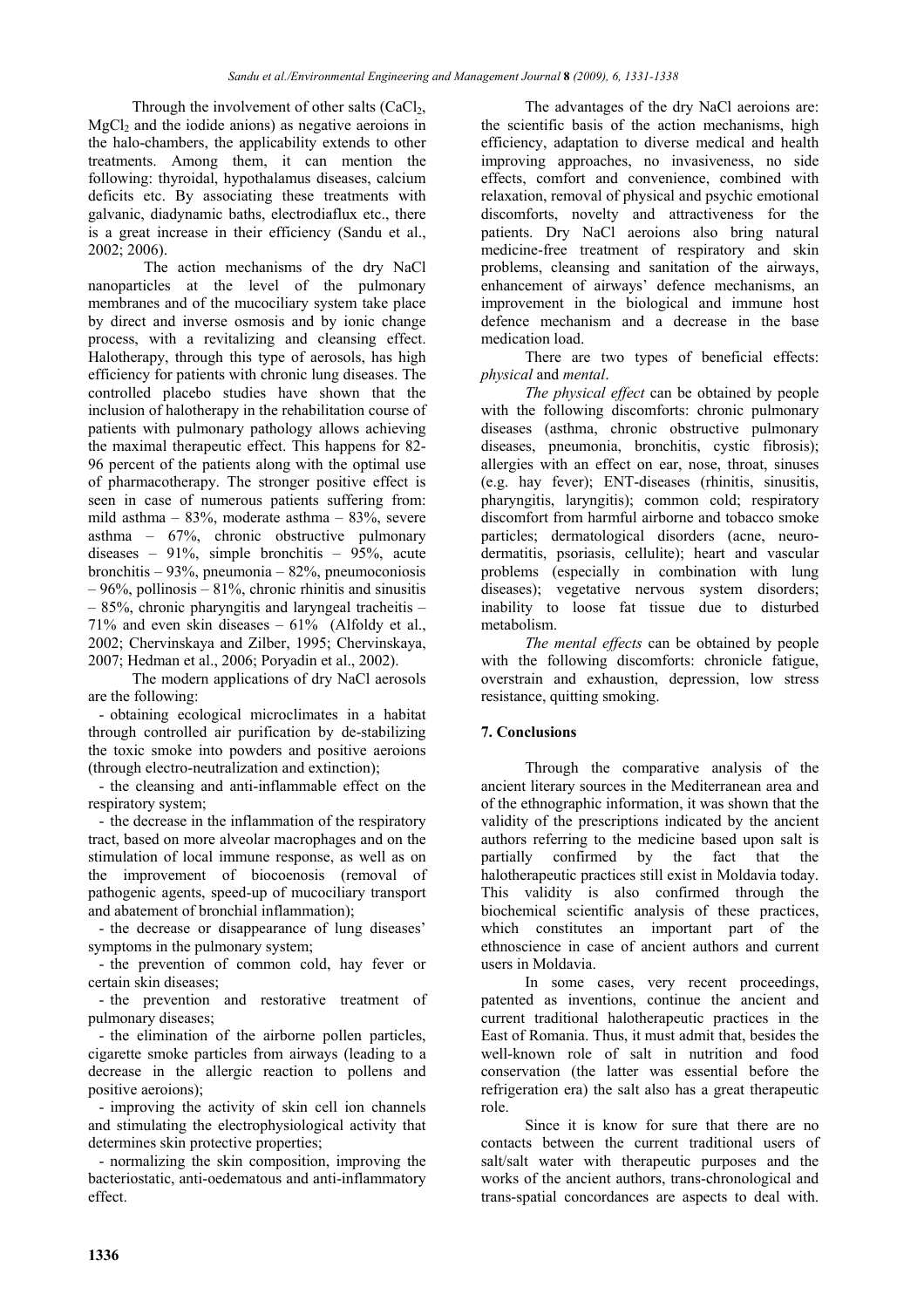These constants were demonstrated for spaces with no cultural contacts (since the East of Romania was not included in the Roman Empire) and for periods separated by two thousands years.

#### **Aknowledgement**

This work was supported by NATIONAL UNIVERSITY RESEARCH COUNCIL FROM ROMANIA [PN-II-IDEI, 167/2007: *The salt water springs of Moldavia. The ethnoarchaeology of a polyvalent natural resource*].

#### **References**

- Alexianu M., Dumitroaia Gh., Monah D., (1992), The Exploitation of Moldavian Salt Springs: an Ethnoarchaeological Approach, (in Romanian), *Thraco-Dacica,* **13**, 159-167.
- Alexianu M., Weller O., Brigand R., (2007a), *Salt Springs in Sub-Carpathian Moldavia. Ethnoarchaeological Research,* (in Romanian)*,* Demiurg Editorial House, Iaşi.
- Alexianu M., Weller O., Brigand R., (2007b), *Ethnoarchaeological Approach on The Exploitation of Moldavian Salt Springs: The Recent Studies (2005).* In: *Las salinas y la sal de interior en la historia: economía, medioambiente y sociedad*, Morère Molinero N. (Ed.), Universidad Rey Juan Carlos-Dykinson, Madrid, 407-434.
- Alexianu M., Weller O., Brigand R., (2008), *Uses and Stakes Around Salt Springs in Sub-Carpathian Moldavia, Romania,* (in French)*.* In: *Sel, eau et forêt: hier et aujourd'hui*, Weller O., Dufraisse A., Pétrequin P. (Eds.), Presses Universitaires de Franche-Comté, Besançon, 49-72.
- Alexianu, M., Weller O., (2009), The Ethnosal project. Ethnoarchaeological investigation at the Moldavian salt springs, *Antiquity*, vol. 83, **321**, http://antiquity.ac.uk/projgall/weller321/index.html.
- Alfoldy B., Torok S., Balashazy I., (2002), EPMA and XRF characterization of therapeutic cave aerosol particles and their deposition in the respiratory system, *X-RAY Spectrometry*, **31,** 363-367.
- Chervinskaya A.V., (2007), Halotherapy in Controlled Salt Chamber Microclimate for Recovering Medicine, *Polish Journal of Balneolog*, **2**, 133-141.
- Chervinskaya A.V., Zilber N.A., (1995), Halotherapy for treatment of respiratory diseases, *Journal of Aerosol Medicine: Deposition, Clearance, and Effects in the Lung*, **8,** 221-232.
- Ciubotaru S., (2005), *Medieval Folklore in Moldavia*, (in Romanian), "Al.I. Cuza" University Press, Iaşi.
- Curcă R.-G., (2007), "Halotherapy Ancient Texts and Current Practices in Oriental Romania". In: *Salt Exploitation Throughout the Time,* (in French), Monah D., Dumitroaia Gh., Weller O., Chapman J. (Eds.), Constantin Matasă, Piatra Neamţ, 259-269.
- Dumitroaia Gh., (1987), "The Archeological Station of Lunca-Poiana Slatinei". In: *The Cucuteni Civilisation in the European Context* (in French)*,* Petrescu-Dîmboviţa M., Ursulescu N., Monah D., Chirica V. (Eds.), Bibliotheca Archaeologica Iassiensis, Iaşi, **I**, 253-258.
- Ellis L., (1984), *The Cucuteni-Tripolye Culture*. *A Study in Technology and the Origins of Complex Society* (Oxford: British Archaeological Reports-IS), 217.
- Gil L., (2004), *Therapeia. The popular medicine in Classical World,* (in Spanish), Triacastela Press, Madrid.
- Hedman J., Hugg T., Sandell J., (2006), The effect of salt chamber treatment on bronchial hyperresponsiveness in asthmatics, *Allergy*, **61,** 605-610.
- Jouanna J., (1994), *Water, Health and Sickness in the Hippocratic Treaty of Airs, Waters, Places*. In: *Water, Health and Sickness in the Greek World* (in French), Ginouvès R., Guimier-Sorbets A.-M., Jouanna J., Villard L. (Eds.), Bulletin du Correspondance Hellénique, Supplément **XXVIII,** De Boccard, Athènes-Paris.
- Monah D., Antonescu S., Bujor A., (1980), Preliminary Reports upon the Archaeological Studies in Poduri, jud. Bacău, (in Romanian), *Materiale şi Cercetări Arheologice,* **14**, 86-99.
- Monah D., Dumitroaia Gh., Monah F., Preoteasa C., Munteanu R., Nicola D., (2003), *Poduri-Dealul Ghindaru. A Troy of the Sub-Carpathian Moldavia*, (in Romanian), Constantin Matasă Press, Piatra Neamţ.
- Monah D., (2008), *An Ethnographic Confirmation of the Ezekiel 16/4 Verse. Salting the Newborn* (in Romanian). In: *Salt from Present to Past*, Monah D., Dumitroaia Gh., Garvăn D. (Eds.), Constantin Matasă Press, Piatra Neamţ, 117-131.
- Pascu C., (2003a), Procedure and Devices for the Controlled Obtaining of Dry Saline Aerosols with Therapeutic Effect and Air Purification, *Patents WO03024568(A2)*/2003.
- Pascu C., (2003b), Procedure and devices for the controlled obtaining of dry saline aerosols with therapeutic effect and air purification, *Patents RO118181(B)/2003*.
- Pascu C., (2006), Procedure and devices for the controlled obtaining of dry saline aerosols with therapeutic effect and air purification, *Patents RO120787(B1)/2006*.
- Pascu C., (2007), Procedure and devices for the controlled obtaining of dry saline aerosols with therapeutic effect and air purification, *Patents RO121371(B1)/2007*.
- Pascu C., (2008), Procedure and Devices for the Controlled Obtaining of Dry Saline Aerosols with Therapeutic Effect, *Patent WO2008060173 (A2)/*2008.
- Poryadin G.V., Zhuravleva N.E., Salmasi J.M., Kazimirsky A.N., Semenova L.Y., Polner S.A., Chervinskaya T.A., (2002), Immunological mechanisms of recovery from an acute stage in patients with atopic bronchial asthma, *Russ. J. Immunol.*, **7, 3**, 259-264.
- Sandu I., Atyim P., Sandu I.C.A., (2002), *Descriptive Biochemistry Complements*, (in Romanian), Dacia, Cluj-Napoca, **15**, 337.
- Sandu I., Pascu C., Sandu I.G., Ciobanu G., Vasile V., Ciobanu O., (2003), The obtaining and characterization of NaCl nanocrystalline dispersions for saline – type therapeutical media. I. Theoretical aspects, *Revista de Chimie,* **54,** 807-812.
- Sandu I., Pascu C., Sandu I.G., Ciobanu G., Sandu A.V., Ciobanu O., (2004a), The obtaining and characterization of NaCl nanocrystalline dispersions for saline – type therapeutical environments. II. The in situ analysis of saline room aerosols*, Revista de Chimie*, **55,** 791-797.
- Sandu I., Pascu C., Sandu I.G., Ciobanu G., Sandu A.V., Ciobanu O., (2004b), The obtaining and characterization of NaCl nanocrystalline dispersions for saline – type therapeutical climate. III. The evaluation of the SALIN device reliability, *Revista de Chimie*, **55,** 971-978.
- Sandu I., Pascu C., Vasile V., (2006), Obtaining of dry mixt aerosols for therapeutical environments, *Halotherapy, Adjuvant Therapy in the Treatment of Respiratory Disorders*, http://saltmed.blogspot.com/.